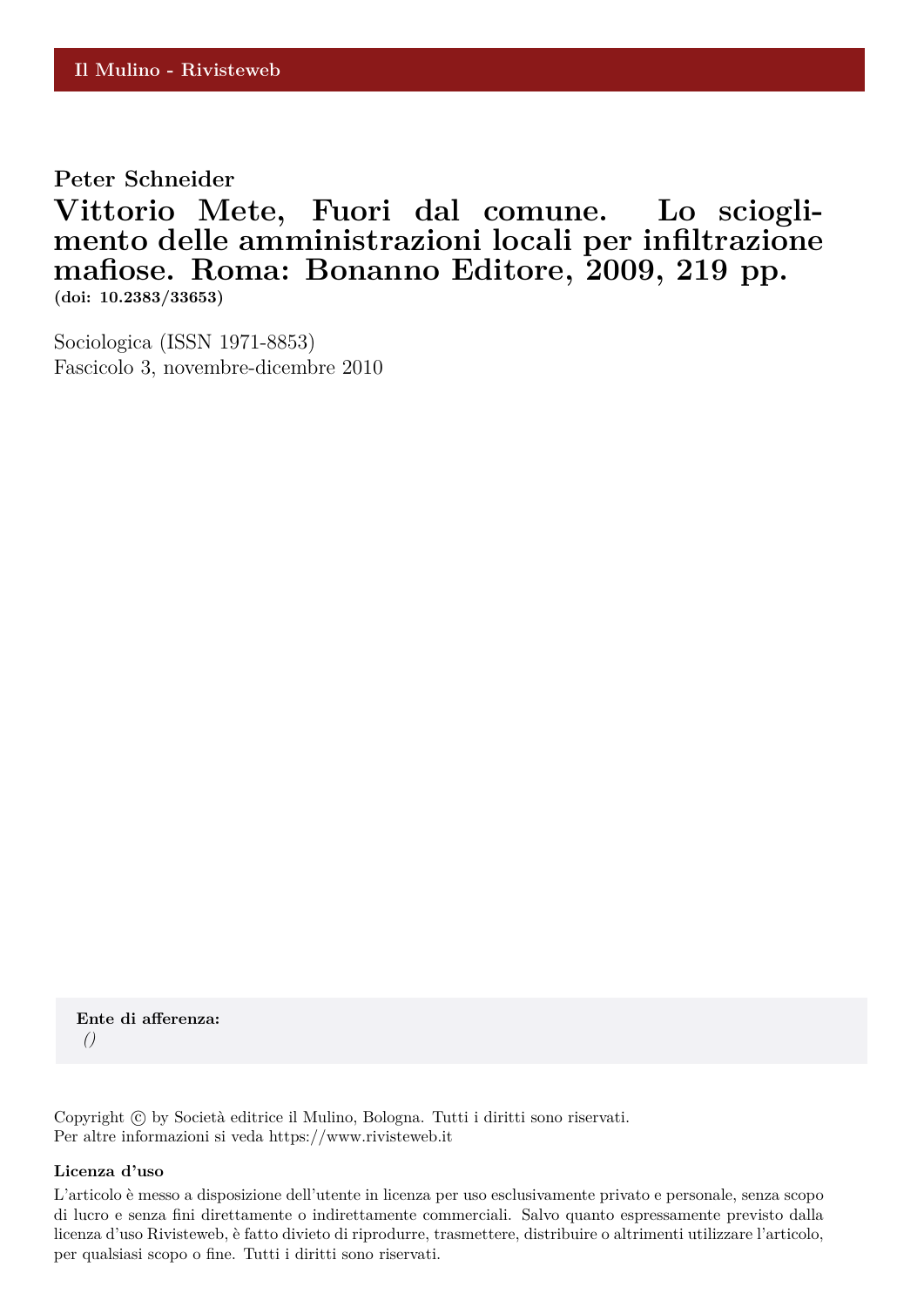## **Vittorio Mete, Fuori dal comune. Lo scioglimento delle amministrazioni locali per infiltrazione mafiose. Roma: Bonanno Editore, 2009, 219 pp.**

doi: 10.2383/33653

I must confess that I first took up Vittorio Mete's book wondering why he chose to study the dissolution of local administrations for mafia infiltration rather than other, seemingly more effective, strategies for confronting organized crime in Italy. Indeed, the first chapter of this admirable work contains a useful overview of various antimafia provisions: criminal justice operations, laws protecting justice collaborators, laws hardening prison terms for convicted mafiosi, as well as a number of demonstrative civil society initiatives. Further reading, however, provides more than one convincing justification for his decision to focus on the special laws passed in 1991 that provide for the replacement of a mayor and the members of a town council when that administration is judged to have been infiltrated by a mafia cosca.

The mafia is Janus-faced. On the one hand as an "enterprise syndicate" its members engage in a variety of illegal enterprises, not the least of which is long distance trade in drugs, body parts, arms, and other dangerous commodities. Its other face – described as a "power syndicate" – is local, predatory, and territorial, as each mafia "cosca" seeks to develop and maintain power over a given domain, extorting tribute, conditioning political and administrative elites, and directing the distribution of critical resources among a subject population. The two faces are synergic manifestations of the same body: the enterprise functions depend on the capacity of the power syndicate while the territorial power of local mafiosi is enhanced by the profits they can generate in illegal traffics. Tellingly, the power and profits produced by trafficking are frequently channelled into control over local construction and speculation on properties, i.e., urban real estate. Any serious effort to counter the mafia as a power syndicate, i.e., to challenge its territorial control, has to take aim at its capacity to infiltrate local administrations – nodal points in the distribution of employment, public works contracts, construction variances, and the regulation of building land. That was precisely the aim of the 1991 laws that are the objects of Mete's research, and it is the reason why his study of the creation, implementation and efficacy of those state provisions makes the book well-worth reading; and there are other reasons as well.

Mete begins with a careful empirical overview of the geography and temporality of antimafia provisions in general – the where and when of measures taken by the state (or elements of the state) and civil society activists to confront organized crime. An analysis of these data includes the political conditions that predispose the authorities to select certain communities for the application of the provisions under the 1991 laws. Like many of the other antimafia measures, the tempo of the special administrative dissolutions and commissariats waxes and wanes with the shifting "level of attention on the part of public opinion and of the institutions paid to the problem of the Mafia and in particular the relation between mafia and politics" [p. 85, my translation].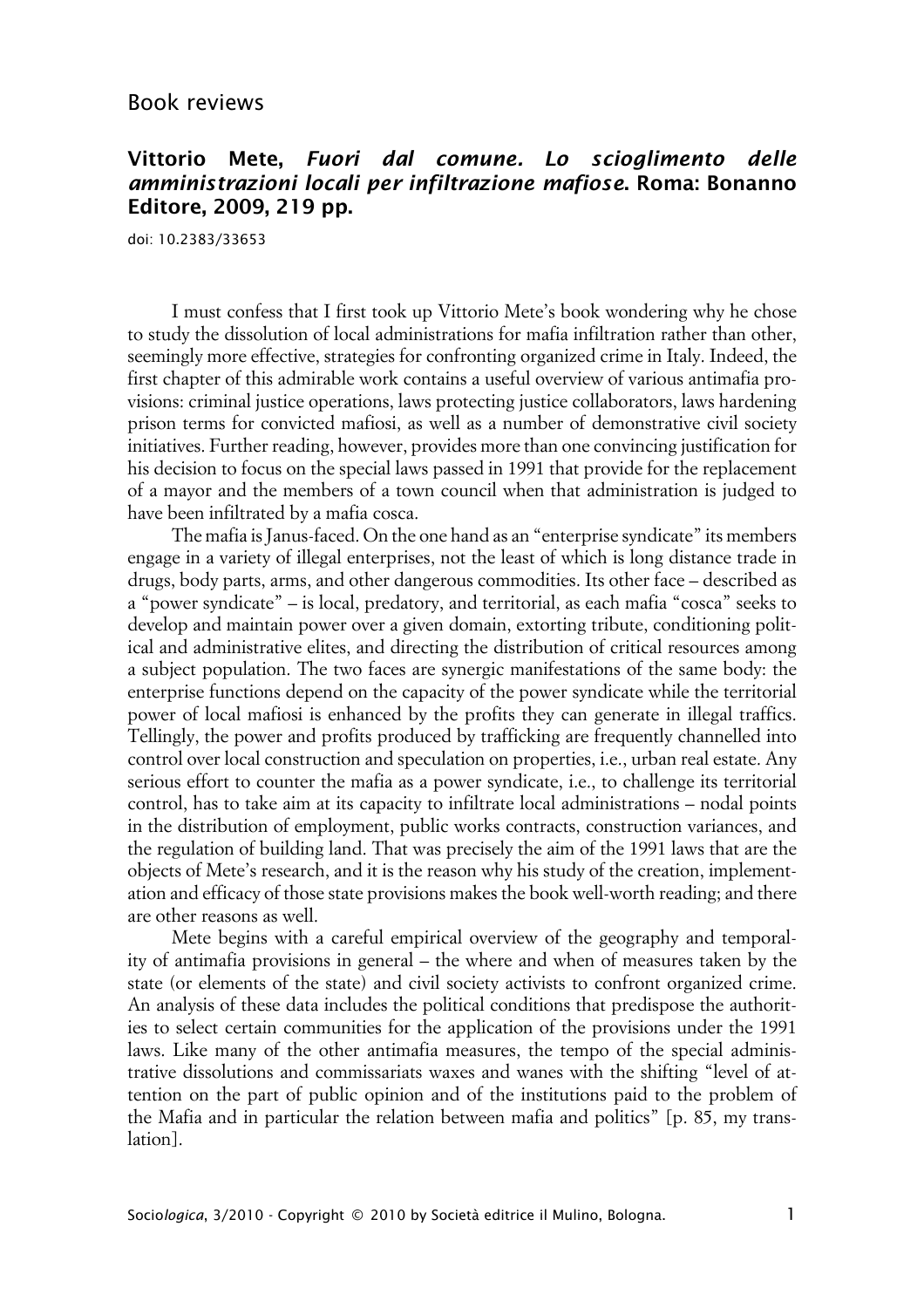Mete addresses the relations between mafia and politics in an intensive investigation of a particular case, that of Lamezia Terme, a Calabrian city of about 70,000 inhabitants. Lamezia was actually subjected to two dissolutions during which the mayor and town council were replaced by three commissioners appointed by the prefect. Mete was himself present during the second commissariat in 2005. In addition to collecting archival data and media reports, he administered questionnaires that he had designed to the relevant subjects and conducted extended personal interviews with town officials and other persons active in politics and social service.

His data reveal why it was relatively easy for mafiosi to condition local administrations, and why it is so difficult to dislodge that influence once it is established. In Lamezia Terme, as in much of the Italian south, political party and party identification give way to personal client and kin networks, and patronage takes the place of political ideology. Like money, the vote is fungible. It doesn't much matter where it comes from, or from whom, so long as it provides a seat at the table for candidate X. Because votes are dedicated to the person of the candidate (voto di scambio) and not to his or her political "color" or position, temporarily unseating a cohort of mayor and councilpersons and replacing them with appointed commissioners is not likely to purify the political process. One of the most telling and ironic findings that Mete reports is, "as many as three out of four [respondents] maintain that they would have obtained the same number of votes had they been members of a different party in their own coalition, … and of the 60 respondents, almost half (29) declare that they would have obtained more or less the same number of votes, even had they been candidates of a party in the opposing coalition." [p. 149, my translation].

Mete's analysis also illuminates a further obstacle. The special measures are ostensibly designed to defeat mafia infiltration of local administration by removing the mayor and town council from their governing roles, but the personalization of the political process is not limited to those actors. The same kin and client networks extend into the ranks of the administrative bureaucracy. Thus it is relatively easy for a locally powerful mafioso to infiltrate multiple layers of local politics, either in person or through his surrogates. In the end, the temporary suspension of the mayor and the members of the town council may not have much effect.

Having covered the actual process by which a governing commission is appointed and the obstacles it must inevitably encounter during its tenure, Mete offers a revealing discussion of the unintended consequences of the special measures. Instead of being weakened, the power syndicate's personal networks may enjoy continued unimpeded access to officials of the town bureaucracy. Furthermore if the administration is dissolved but the commissioners are not able to manage the affairs of the community effectively – partly because they are outsiders; partly because the mafia can still condition the local bureaucracy; partly because other institutions including the criminal justice sector are unstable or lacking in appropriate resources, and there is little coordination among all the antimafia efforts – then the position of the organized crime formation will only be strengthened in the larger community. In effect the mafia is able to outlast the immediate repercussions of the dissolution and rule by commissioners, as evidenced by Mete's data on the return to power of several mafia-linked political subjects.